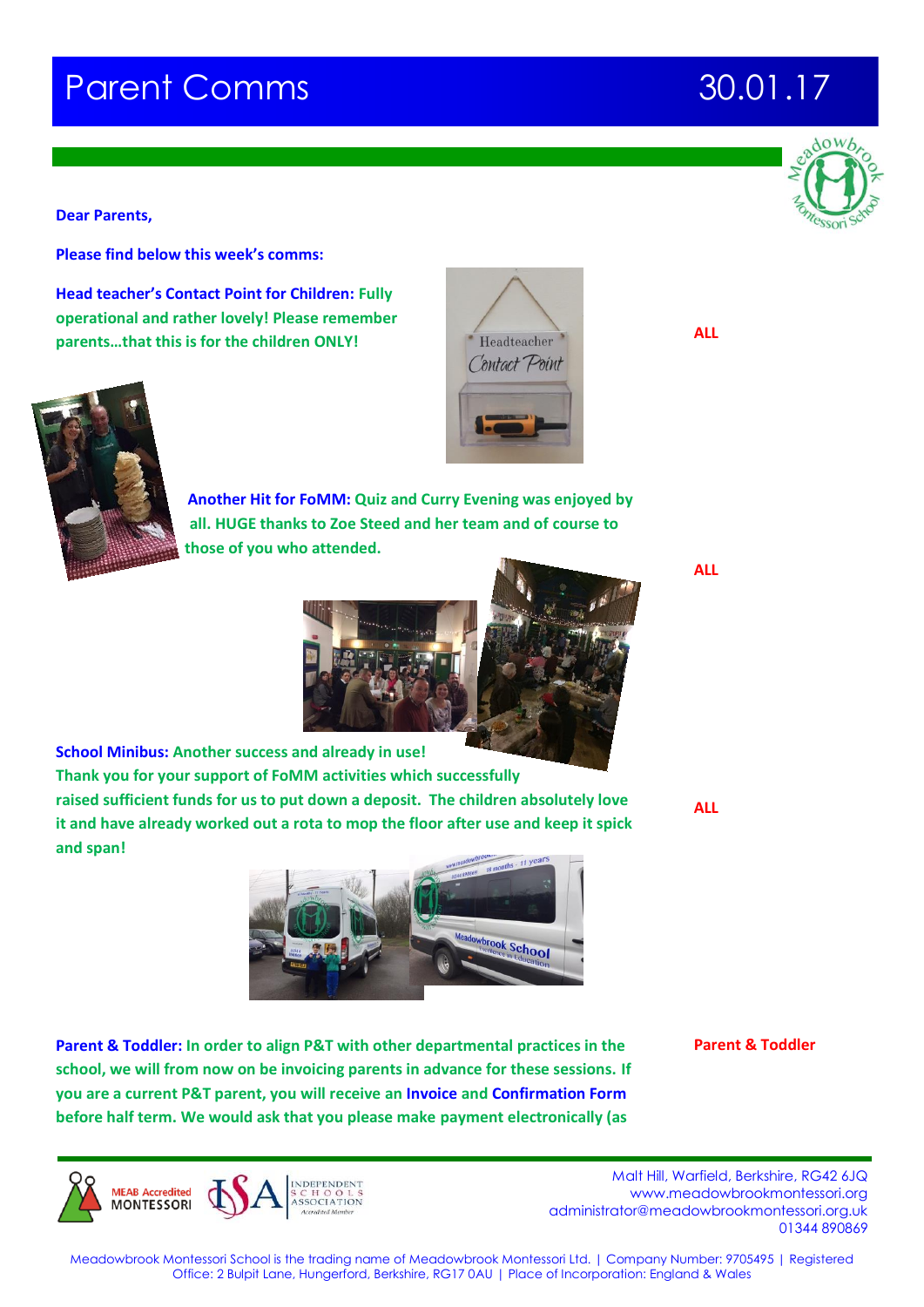## **Parent Comms 30.01.17**

**we no longer accept cash or cheques as payment) using your child' name and P&T as a reference. To secure a place for the following term, the confirmation form must be returned during your first session back after the half term. Places will be allocated on a first come, first served basis and to streamline administration, we regret that we will be unable to send out any reminders.**

**Any questions please contact our School Business Manager via the main office or using his direct email: matthew.clark@meadowbrookmontessori.org.uk**

**Date Change: Pre-Primary Parent and Teacher Meetings postponed to the week beginning 20/02/17. Please look out for sign-up sheets.**

**Pre-Primary Chinese New Year Celebration: Please encourage your child to wear red for our Early Years Chinese New Year Celebration on Wednesday 1st February.**

**Planning Update: In case you haven't heard the latest from your class rep, apologies for the delay in providing an update regarding the relocation of Pre-Primary. Whilst the planners looked favourably at the original plans, a delay has been caused due to the Flood Risk Team who have requested detailed flood risk assessments to be carried out. It has taken time to hire the services of a specialist company who are experienced in liaising with planners and they have been working hard to prepare a case strong enough to enable us to move to the next stage. We will keep you updated but are more realistically looking at a September start for the relocation rather than the summer term.** 

**Now that we have a minibus, we will look at ensuring that the current reception class pay regular visits to year 1 in the summer term so that their transition is seamless.**

**Uniform Update: It won't be too much longer until the school tracksuits are ready for order and will form a compulsory piece of uniform. Please ensure that your year 1-6 child has one and that it is clearly named. The tracksuit tops can also be** 

**used as school jackets.** 





 Malt Hill, Warfield, Berkshire, RG42 6JQ www.meadowbrookmontessori.org [administrator@meadowbrookmontessori.org.uk](mailto:administrator@meadowbrookmontessori.org.uk) 01344 890869

**Pre-Primary**

**ALL**

**Years 1-6**